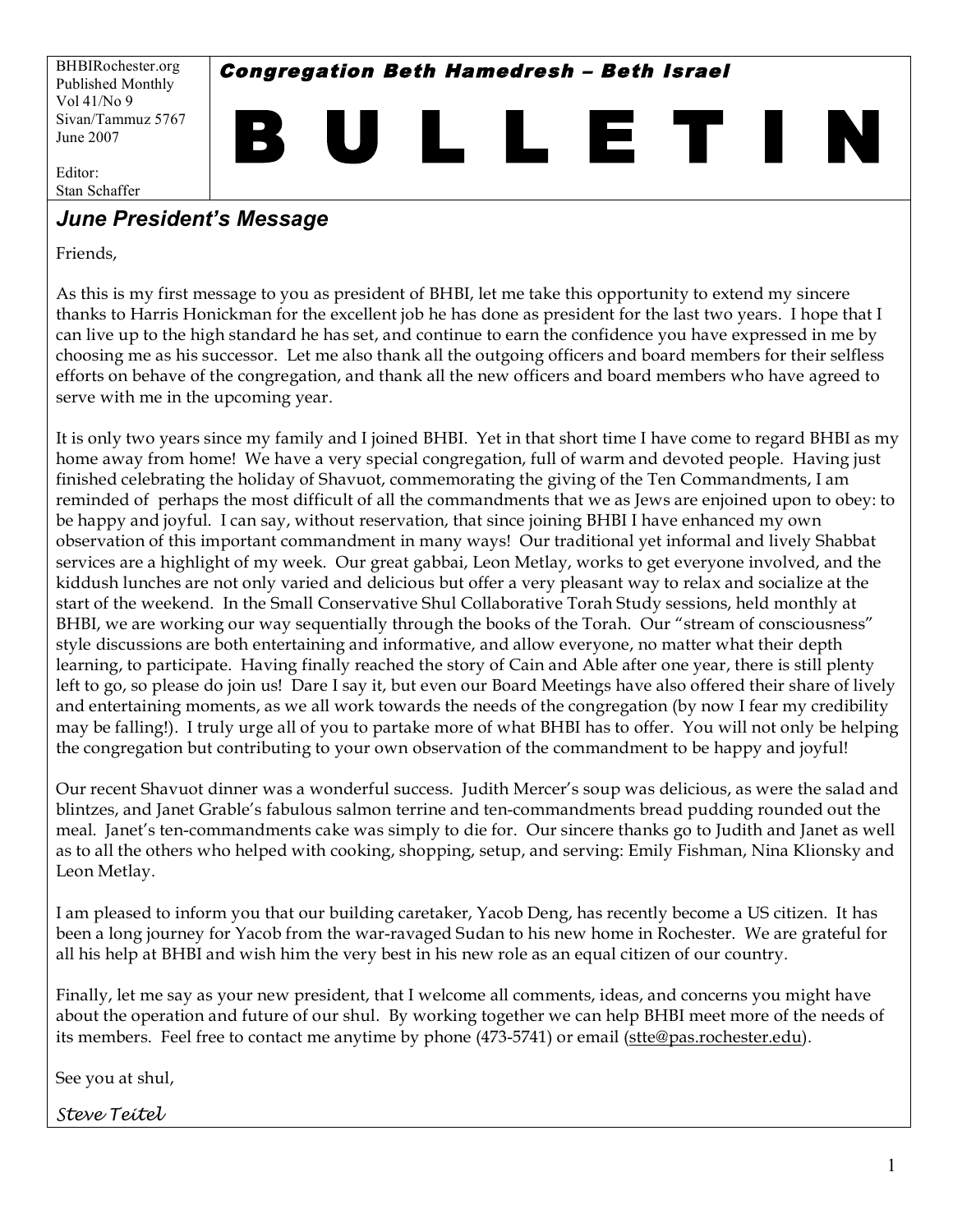# **BHBI CALENDAR OF EVENTS – June 2007**

| Friday    | June 1  | 8:00 PM | <b>Shabbat Evening Services</b><br>Light candles at 8:24 PM                                                                     |  |  |  |  |
|-----------|---------|---------|---------------------------------------------------------------------------------------------------------------------------------|--|--|--|--|
| Saturday  | June 2  | 9:00 AM | <b>Shabbat Morning Service</b><br>Torah: Behaalotchah                                                                           |  |  |  |  |
| Sunday    | June 3  | 9:00 AM | Service, Discussion                                                                                                             |  |  |  |  |
| Friday    | June 8  | 8:00 PM | <b>Shabbat Evening Services</b><br>Light candles at 8:29 PM.                                                                    |  |  |  |  |
| Saturday  | June 9  | 9:30 AM | Joint Shabbat Morning Service with Congregants from Temple Beth Am at<br>Blessing for the new month.<br>Torah: Shelach<br>BHBI. |  |  |  |  |
| Sunday    | June 10 | 9:00 AM | Service, Breakfast, Discussion                                                                                                  |  |  |  |  |
| Monday    | June 11 | 7:30 PM | <b>Board Meeting</b>                                                                                                            |  |  |  |  |
| Wednesday | June 13 | 7:30 PM | Small Conservative Shul Collaborative Joint Torah Study Session at BHBI                                                         |  |  |  |  |
| Friday    | June 15 | 8:00 PM | <b>Shabbat Evening Services</b><br>Light candles at 8:33 PM.                                                                    |  |  |  |  |
| Saturday  | June 16 | 9:30 AM | Torah: Korach<br><b>Shabbat Morning Service</b>                                                                                 |  |  |  |  |
| Sunday    | June 17 | 9:00 AM | Service, Breakfast, Discussion                                                                                                  |  |  |  |  |
| Friday    | June 22 | 8:00 PM | <b>Shabbat Evening Services</b><br>Light candles at 8:35 PM.                                                                    |  |  |  |  |
| Saturday  | June 23 | 9:30 AM | Torah: Chukat<br><b>Shabbat Morning Service</b>                                                                                 |  |  |  |  |
| Sunday    | June 24 | 9:00 AM | Service, Breakfast, Discussion                                                                                                  |  |  |  |  |
| Friday    | June 29 | 8:00 PM | <b>Shabbat Evening Services</b><br>Light candles at 8:35 PM.                                                                    |  |  |  |  |
| Saturday  | June 30 | 9:30 AM | Torah: Balak<br><b>Shabbat Morning Service</b>                                                                                  |  |  |  |  |

## **BHBI Officers 2007-2008**

President – Steve Teitel

First Vice-President – Leon Metlay

Second Vice-President – Judith Mercer

Treasurer – Ira Cohen

Financial Secretary – Art Mercer

Recording Secretary – Stan Schaffer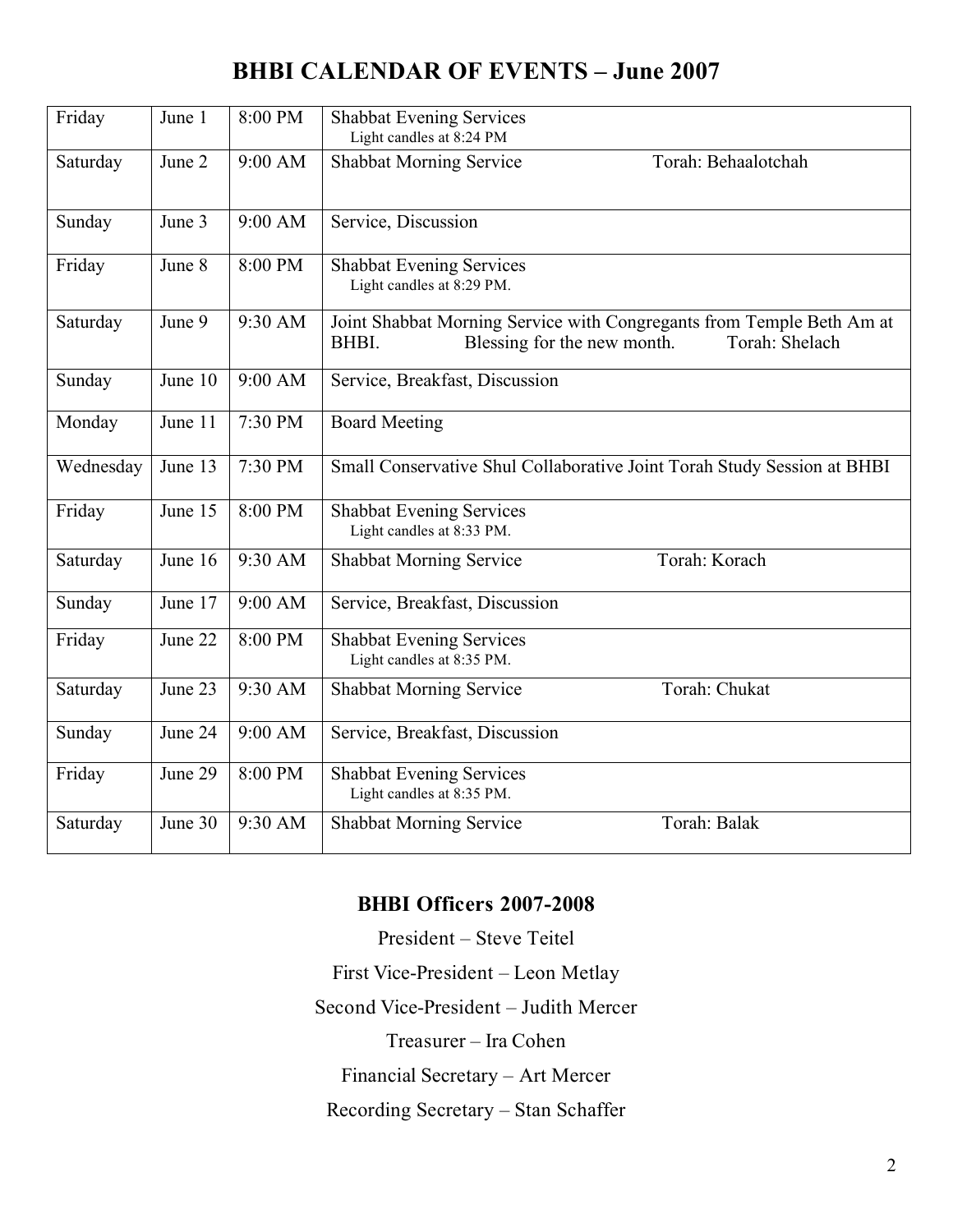## **THANK YOU TO OUR KIDDUSH SPONSORS FOR THE MONTH OF MAY**

- May 5 Janet Grable in honor of congregants with March, April and May birthdays and anniversaries
- May 12 Jill Clark in memory of her grandfather, Samuel Gastel
- May 19 Leon Metlay and Nina Klionsky
- May 24 Janet Grable
- May 26 The Congregation

# **TO OUR DONORS -- THANK YOU FOR YOUR GENEROSITY!**

### **TORAH FUND**

In memory of Beverly Honickman *Ira Cohen*

### **RABBI AARON SOLOMON SCHOLARSHIP FUND**

In honor of Aaron Schaffer's bar mitzvah *Ira Cohen*

*Malcolm and Annette Weinberg*

In memory of Beverly Honickman *Joe and Tanya Yudelson*

**GENERAL FUND**

In memory of Freade Kaplan Woods *Phil and Annette Garver*

In memory of Richard T. Bredhoff *Ira Cohen*

In honor of Aaron Schaffer's bar mitzvah *Lubah and Jerry Cohen*

## **DO YOU HAVE FRIENDS WHO ARE UNAFFILIATED?**

Tell them about BHBI and invite them to attend our services – they will be sure to get a wonderful welcome. We would also be happy to add them to our bulletin distribution list and send them information about BHBI. Give their contact information to Harris Honickman, Stan Schaffer or Leon Metlay who will put them on the mailing list.

## **TORAH STUDY**

Join friends from BHBI, Temple Beth Am and Temple Beth David for an interesting evening of Torah Study at BHBI at 7:30 p.m. on Wednesday, June 13th.

## **CONGRATULATIONS**

To Aviva Schaffer who was recently elected to be the president of the Temple Beth David USY group.

## **So far our** *TOPS* **Gift Card fundraiser has been quite successful. Remember,** *TOPS* **Gift Cards are now available through BHBI in \$50 denominations.**

### **To purchase** *TOPS* **Gift Cards, contact Stan Schaffer at 473-8072 or by e-mail at stanschaffer@frontiernet.net**

## **AMAZON.COM**

The next time that you want to buy something from Amazon.com, go to the BHBI web page at www.BHBIRochester.org and click on the Amazon.com link. BHBI gets a percentage of the purchase price each time you link to Amazon.com from our web page. Buy at Amazon.com and support BHBI at the same time!!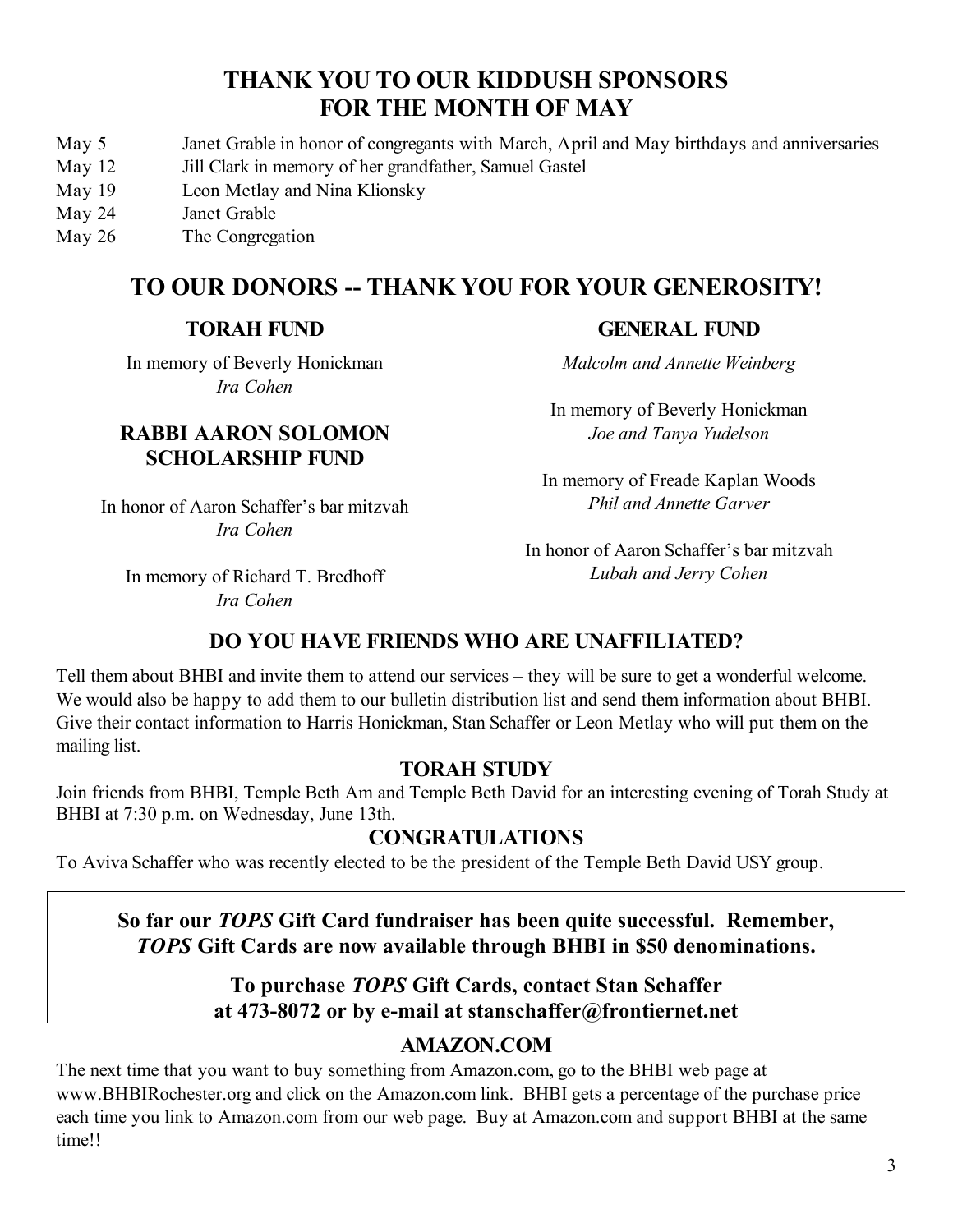# **EVENTS IN THE JEWISH COMMUNITY**

The entire community is invited to attend the Jewish Community Federation's annual meeting at Temple Beth El on Thursday, June 14<sup>th</sup> at 7:30 p.m. Special guest speaker, Jonathan Schanzer will give a talk titled 'Straight Talk on Israel'.

Mt. Hope Cemetery is sponsoring a special Jewish heritage tour on Sunday, June  $17<sup>th</sup>$ . This 2-hour tour begins at 10 a.m. at the south entrance to Mt. Hope Cemetery.

The JCC is asking for family or individual photos taken between Rosh Hashanah 2006 and Rosh Hashanah 2007 for their Jewish Faces of Rochester exhibition. You are invited to submit a 4" by 6" photo on photographic paper. Please write your name on the back of the photo. Unfortunately photos cannot be returned. They should be dropped off at the main desk at the JCC or sent to: Phyllis Kasdin, JCC of Greater Rochester, 1200 Edgewood Ave., Rochester, NY 14618.

In commemoration of their 100<sup>th</sup> anniversary, the JCC has scheduled a group photo to include as many members of the Rochester Jewish community as possible on Sunday, June  $3^{rd}$  at 10:00 a.m. on the Brighton High School athletic field.

# **INTERNET LINKS TO THE JEWISH COMMUNITY**

The Rochester JCC – www.jccrochester.org The Jewish Community Federation – www.jewishrochester.org Chabad of Rochester – www.chabadrochester.org Links to Other Sites in the Jewish Community - www.haruth.com/JewsRochesterNY.html

# **GET WELL SOON**

To Simon Finkelman who is currently hospitalized at Rochester General Hospital. To Muriel Hobel who was recently discharged from the hospital.

# **FOCUS ON ISRAEL – THE SIX DAY WAR**

Since we just commemorated the  $40<sup>th</sup>$  anniversary of the Six Day War, this month's Focus on Israel section will test your knowledge of that conflict. See page 6 for answers to the quiz.

- 1. Who was Israel's prime minister during the Six Day War?
	- a) David Ben Gurion b) Levi Eshkol c) Golda Meir d) Menachem Begin
- 2. Who was Israel's defense minister at the time of the Six Day War? a) Ariel Sharon b) Moshe Dayan c) Yigal Allon d) Ezer Weitzman
- 3. Which country provoked the Six Day War by closing off the Straits of Tiran to Israeli shipping? a) Egypt b) Syria c) Jordan d) Saudi Arabia
- 4. Which Arab ruler was warned by Israel not to enter the war, but did so anyway and, as a result, lost an important part of his nation's territory?
	- a) President Nasser of Egypt b) President Assad of Syria c) King Hussein of Jordan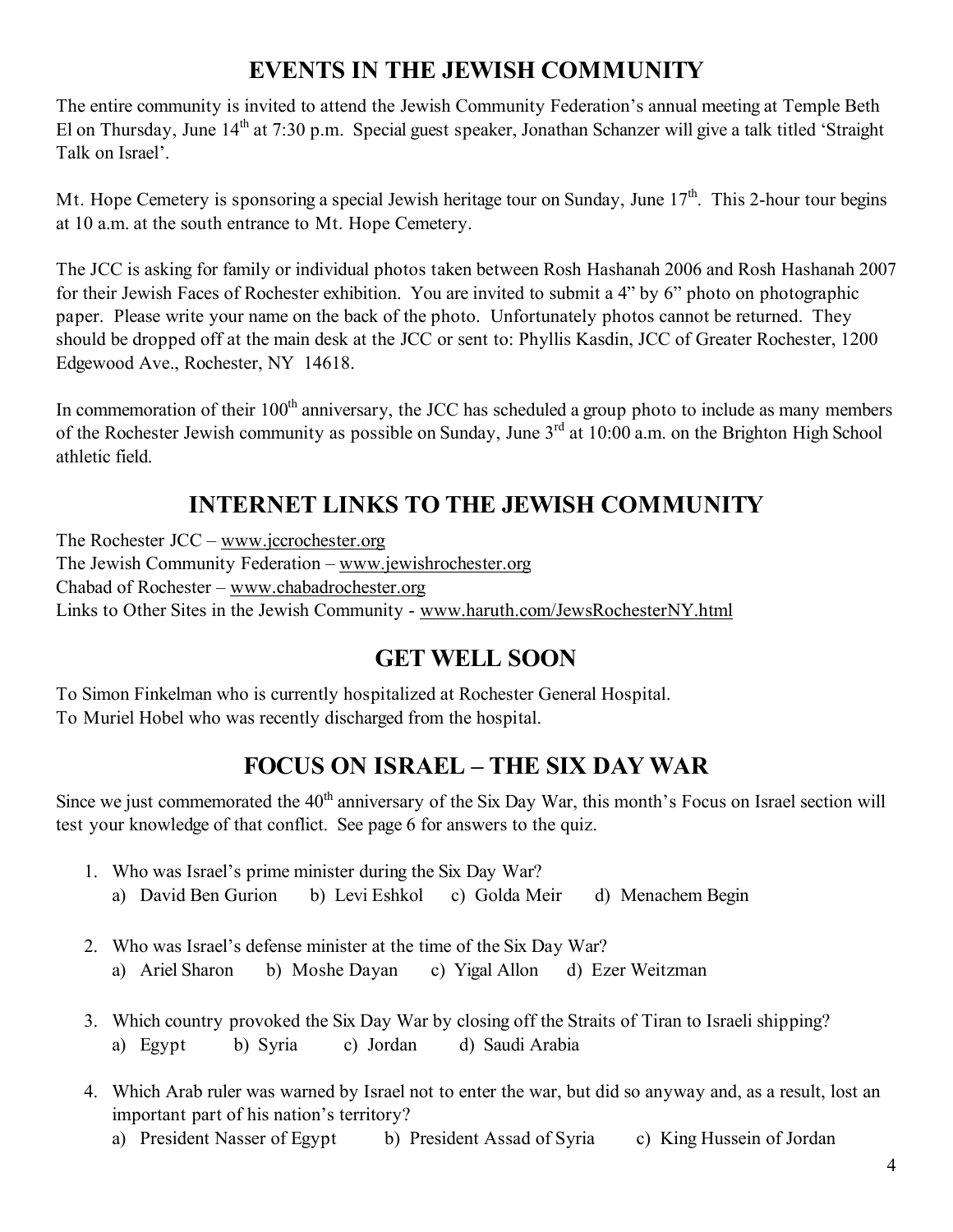# **YAHRZEITS**

At the following Shabbat Services, we will read the names of our late loved ones whose Yahrzeits will occur on that Shabbat or during the following week.

| June 1-2           | Sivan | June 8-9             | Sivan | $\frac{1}{2}$<br>June 15-16 | Sivan/ | June 22-23           | Tammuz |
|--------------------|-------|----------------------|-------|-----------------------------|--------|----------------------|--------|
|                    |       |                      |       |                             | Tammuz |                      |        |
| Evelyn Goldman     |       | Fannie Warnick*      | 23    | Gerald Braz                 | 30     | Sarah Shnitman*      | 9      |
| Kauffman*          | 17    | Louis Sanow*         | 24    | Hyb Jossem*                 | 30     | Rabbi Aaron Solomon* | 9      |
| Louis Maltinsky*   | 17    | Ada Gordon*          | 26    | Marion Bernstein            | 2      | Eva Krinsky*         | 10     |
| Sadie Stolnitz*    | 17    | Stella Getz*         | 27    | Samuel Hoffman*             | 2      | Jael Stekel          | 10     |
| Katherine Weinrib* | 17    | Mary Goldman*        | 27    | Sara Sarachan*              | 2      | Phillip Morrow*      | 11     |
| Lyons I. Jossem*   | 18    | Betty Newell*        | 27    | Rose Joffe*                 | 3      | Rochli Rothschild*   | 11     |
| Zus Kaminick       | 19    | Eva Wasserman*       | 27    | Jennie Epstein*             | 4      | Eli Hobel            | 12     |
| Esther Senzel*     | 20    | Elsie Cohen          | 28    | David Glasser*              | 4      | June 29-30           | Tammuz |
| Sarah Rebecca      |       | Isadore Goldman*     | 29    | Morris Krinsky*             |        |                      |        |
| Gerber*            | 21    |                      |       |                             |        | Sarah Singer*        | 14     |
| Minnie Marcus*     | 21    |                      |       |                             |        | Rachel Strauss*      | 14     |
| Nathan Yablin*     | 21    |                      |       |                             |        | Rachel Morris*       | 15     |
| Leo Lewin          | 22    |                      |       |                             |        | Yetta Goldman*       | 16     |
|                    |       | * Denotes name       |       |                             |        | Sarah Marken*        | 16     |
|                    |       | memorialized on      |       |                             |        | Sam Hector*          | 20     |
|                    |       | <b>BHBI</b> Memorial |       |                             |        | Harry Sarachan*      | 20     |
|                    |       | Plaque               |       |                             |        | Rose Schiff*         | 20     |

We pray that our mourners will be comforted among all the mourners of Zion and Jerusalem and that the memory of the deceased continues to be a blessing to all who knew them.

# **MEMORIAL PLAQUES**

Several memorial plaques have recently been added to our memorial boards. You can also memorialize a friend or loved one by purchasing a BHBI memorial plaque. For more information, contact Stan Schaffer at 473-8072 or stanschaffer@frontiernet.net

# **Please Support Our Advertisers**